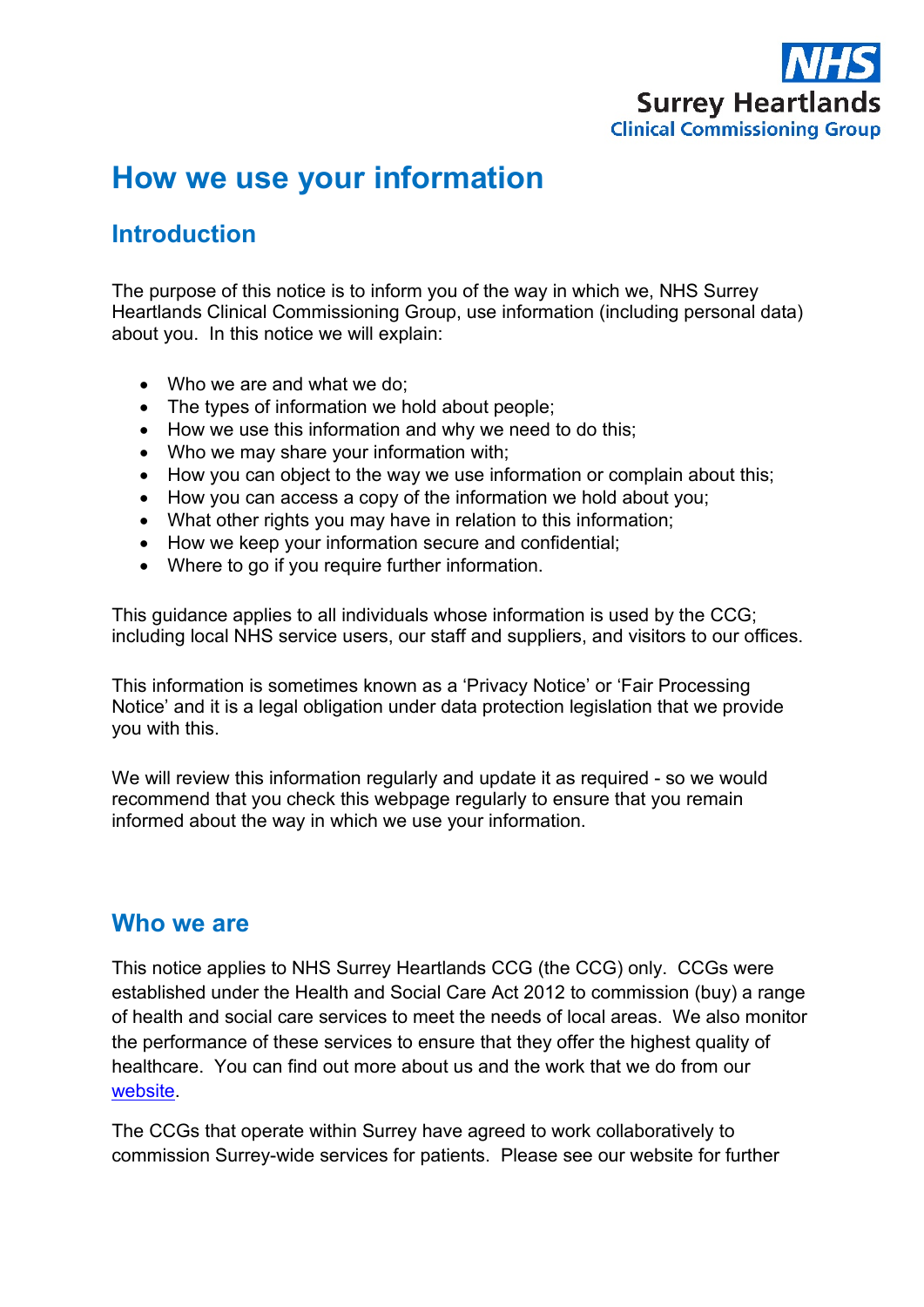information regarding Surrey CCG Collaborative commissioning arrangements. The CCG is also part of the [Surrey Heartlands Integrated Care System.](https://www.surreyheartlands.uk/)

The CCG is usually the Data Controller for your information that we hold and this means that we are the legal entity that is responsible for determining how this will be used and ensuring that this use complies with applicable data protection legislation. Where we are working collaboratively with another CCG we may be joint data controllers for your information. The CCG and Surrey County Council (SCC) have established Integrated Commissioning Teams for health and social care services within Surrey Heartlands – the CCG and SCC are joint controllers of the data we use for these purposes, with the CCG acting as lead controller.

The CCG is registered with the Information Commissioner's Office (ICO) as a Data Controller – please see the [ICO's public register](https://ico.org.uk/about-the-ico/what-we-do/register-of-data-controllers/) for further information.

## **What we do**

[The Health and Social Care Act 2012](http://www.legislation.gov.uk/ukpga/2012/7/contents/enacted) gives the CCG a range of duties and powers and in accordance with these the CCG undertakes the following activities:

- Commissioning of [Primary Care services](https://www.england.nhs.uk/participation/get-involved/how/primarycare/) provided by GP Practices (under delegated authority from [NHS England\)](https://www.england.nhs.uk/about/)
- Commissioning of [Secondary Care Services](http://nhsproviders.org/topics/delivery-and-performance/the-nhs-provider-sector) provided by Hospitals (Acute Trusts), Community Health Services, and also Mental Health Services
- Working with Surrey County Council to jointly commission health and social care services;
- Monitoring the quality of commissioning services and dealing with concerns from service users
- Medicines Management, including authorisation for controlled drugs
- Governance and administration duties to ensure that we are a well-managed organisation
- Providing services to other health care organisations (including support with Medicines Management reviews, Business Intelligence, and Emergency Planning Resilience & Response related activities etc.)
- Operating a Primary Care Referral Support Service for GP Practices
- Assessing Individual Funding Requests (Surrey-wide service provided by the CCG)
- Managing Continuing Healthcare for adults (Surrey-wide service provided by the CCG)
- Managing Continuing Healthcare for children (Surrey-wide service provided by the CCG)
- Safeguarding vulnerable adults and children (Surrey-wide service provided by the CCG)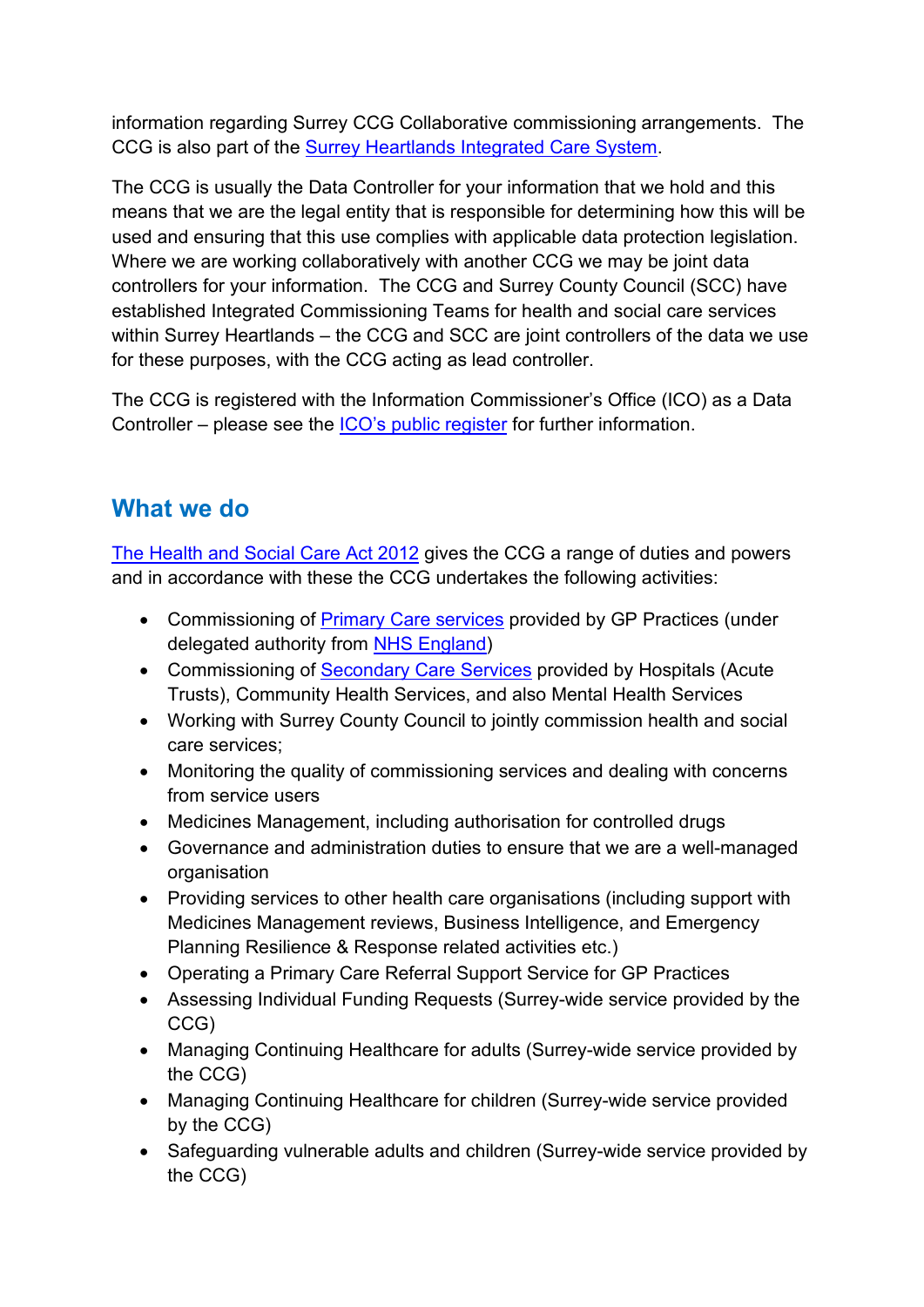• Operating a Patient Emergency Transport and Out of Hours Care (Surreywide service)

### **Whose information we hold**

To allow us to undertake the activities above we will use information relating to the following types of people:

- people who use the services we commission;
- individuals undertaking work for commissioned providers organisations, other health and social care organisations with which we work, and suppliers of goods and services;
- people who undertake work for us, or have applied to do so.

#### **What types of information we use**

To allow us to undertake the activities above we will use different types of information, this includes:

- **Identifiable Personal Data** you can easily be identified from this information, which relates to you. We will only use this where there is no other viable alternative. Identifiable personal data includes:
	- o **Personal Data** (for example your name, contact details, or date of birth)
	- o **Special Categories of Personal Data** (which includes data relating to ethnicity, sexual orientation, and also data relating to physical or mental health)
- **Non-Identifiable Personal Data** this includes '**Pseudonymised Personal Data**' where personal data which could be used to identify you has been replaced with a pseudonym. It also includes personal data which is classed by the NHS as '**Anonymised in Context'** as it includes a local identifier, such as your hospital number. This information could potentially be used to identify you, if it was processed outside of the CCG and/or added to other information, so we ensure that we have robust controls in place to manage how this is used;
- **Anonymised Data** you cannot be identified from this, even if it is added to other information.

### **How the CCG gets this information**

We generally receive information about people in one of the following ways: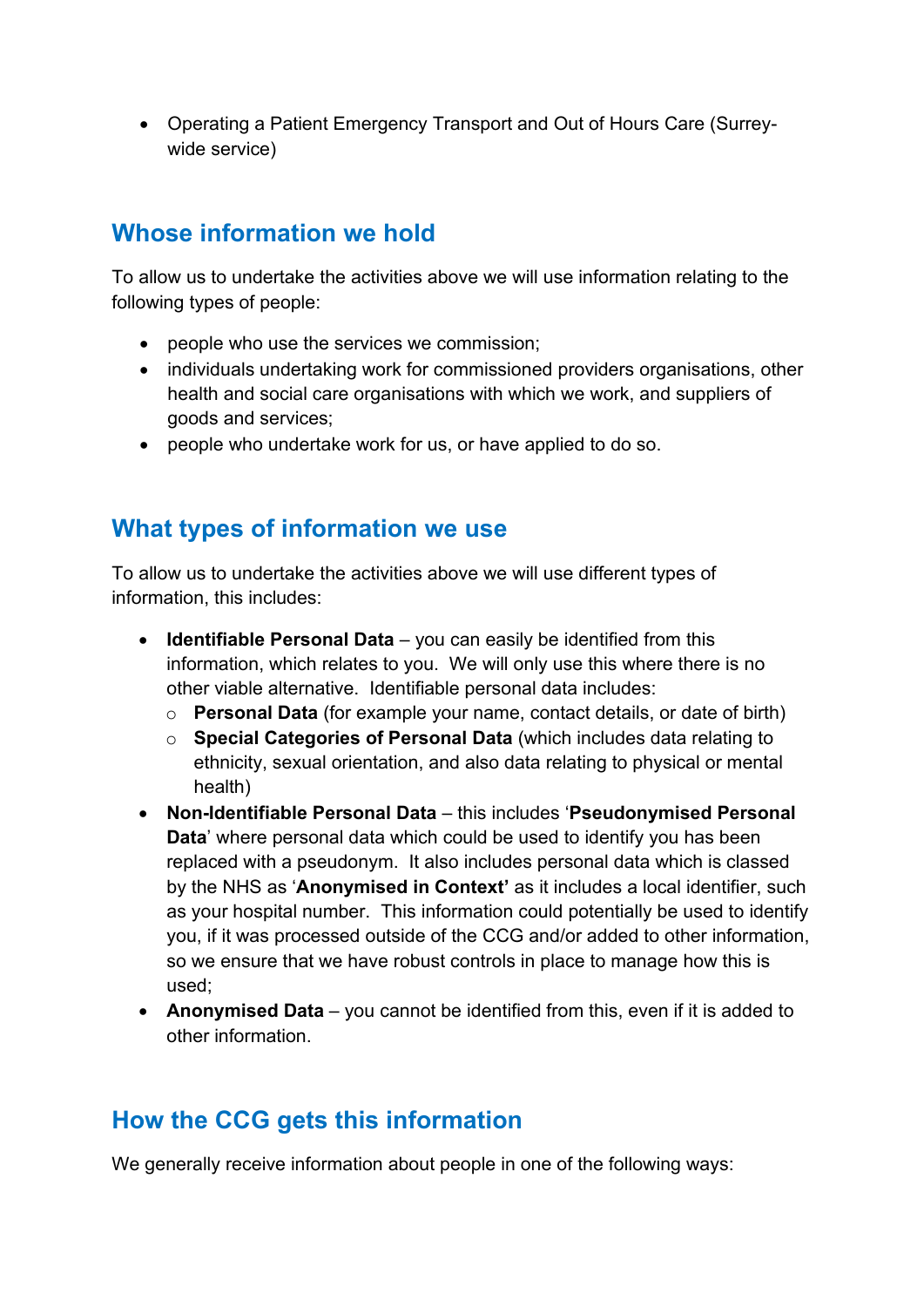- The person it relates (e.g. a service user or staff member) or their authorised representative provides it to us directly;
- We receive it from another health and social care organisation with which we work;
- It is provided to us via [NHS Digital](https://digital.nhs.uk/about-nhs-digital) or directly by one of our commissioned [providers](http://www.guildfordandwaverleyccg.nhs.uk/about.aspx?t=6) if it is Non-Identifiable Personal Data that relates to CCG commissioned services.

### **Why we use this information**

We use different types of information for different purposes as detailed below:

- To undertake our **commissioning and planning** activity we will use Anonymised Data wherever appropriate or Non-Identifiable Personal Data where we require this to be able to undertake detailed work and to be able to link data together;
- To **provide or support direct healthcare** we will seek to use Non-Identifiable Personal Data wherever this is possible however we may need to use Personal Data and Special Categories of Personal Data, such as information relating to physical or mental health, to ensure that risks to patient safety are minimised;
- For **regulatory and public health functions** we will seek to use Non-Identifiable Personal Data wherever this is possible however we may need to use Personal Data and Special Categories of Personal Data, such as information relating to physical or mental health, to ensure that risks to public health are minimised;
- For **safeguarding** activity we will use Personal Data and Special Categories of Personal Data, such as information relating to physical or mental health, to ensure that risks to individuals are minimised;
- To fulfil our **statutory duties** under various pieces of applicable legislation and to undertake **employment related activities** we need to process personal data and Special Categories of Personal Data; such as data relating to ethnicity, gender, and sexual orientation etc. This will also require that we process data relating to criminal convictions relating to individuals wo are undertaking work for us or applying to do so. The CCG has established joint roles and integrated teams with local partners, including Surrey County Council – we may share special category data relating to staff with partners to ensure effective management and supervision of these roles;
- To be a well-managed organisation, and fulfil **governance and administration responsibilities**, we may need to process personal data and, occasionally, Special Categories of Personal Data.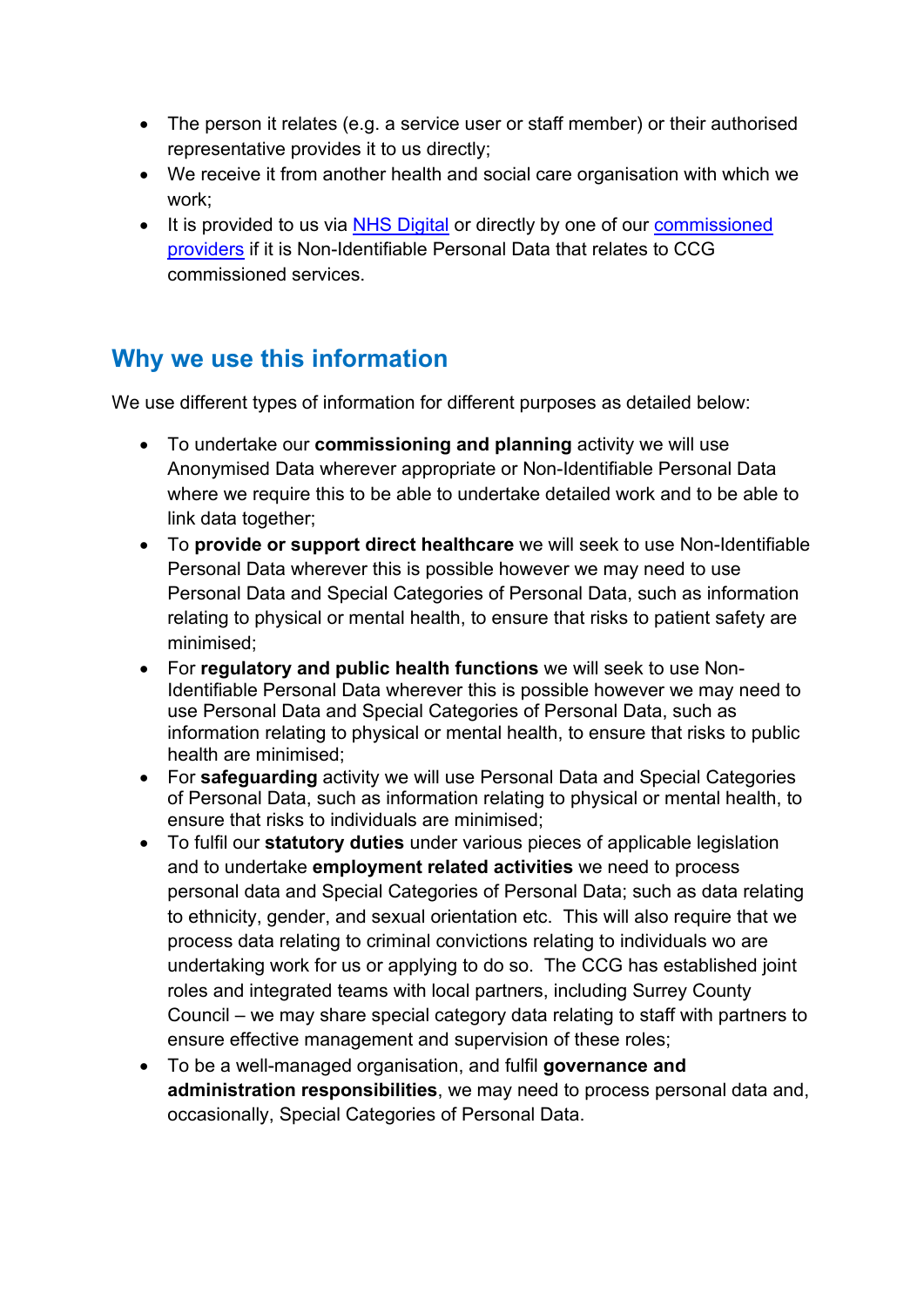# **The lawful basis for this activity**

Data protection legislation requires that we explain the lawful basis for us processing personal data. The CCG has undertaken detailed reviews and has identified that the activity involving personal data we carry out will be lawful under data protection legislation because either:

- it is necessary for performance of a task carried out in the public interests or in the exercise of **official authority** as CCGs have a statutory duty or power to do this under the NHS Act 2006, Health & Social Care Act 2012 or another applicable piece of legislation;
- it is necessary for the performance of a **contract** to which a person is party or in order to take steps at the request of a person prior to entering into a contract;
- we hold the documented, informed **consent** of the person to use their data in this way;
- it is necessary for us to comply with a **legal obligation** that we are subject to;
- it is necessary for the **legitimate interests** of the CCG (this does not include any personal data processed for the purposes of meeting our statutory duties). The CCG believes that we have legitimate interests in ensuring strategic alignment and the best possible use of public funds.

Where individuals undertaking work for the CCG are legitimately required to process Special Categories of Personal Data as part of their responsibilities this will also be lawful as this activity will be either:

- undertaken under the basis of **informed, documented consent**
- necessary for purposes of **medical diagnosis, the provision of health and social care treatment, or the management of health and social care systems and services** or **necessary for reasons of public health** in the case of service user health related data;
- necessary for the purposes of **employment or social security / protection activities**;
- necessary to safeguard and **protect the vital interests** of an individual.

The CCG also has lawful basis to process personal data for the following activities due to permissions given to us under **section 251** of the NHS Act 2016:

- Commissioning, improving, and planning care services
- Invoice validation
- Risk Stratification

The non-identified data the CCG uses for our commissioning and planning activity, including that undertaken jointly with Surrey County Council, is considered to be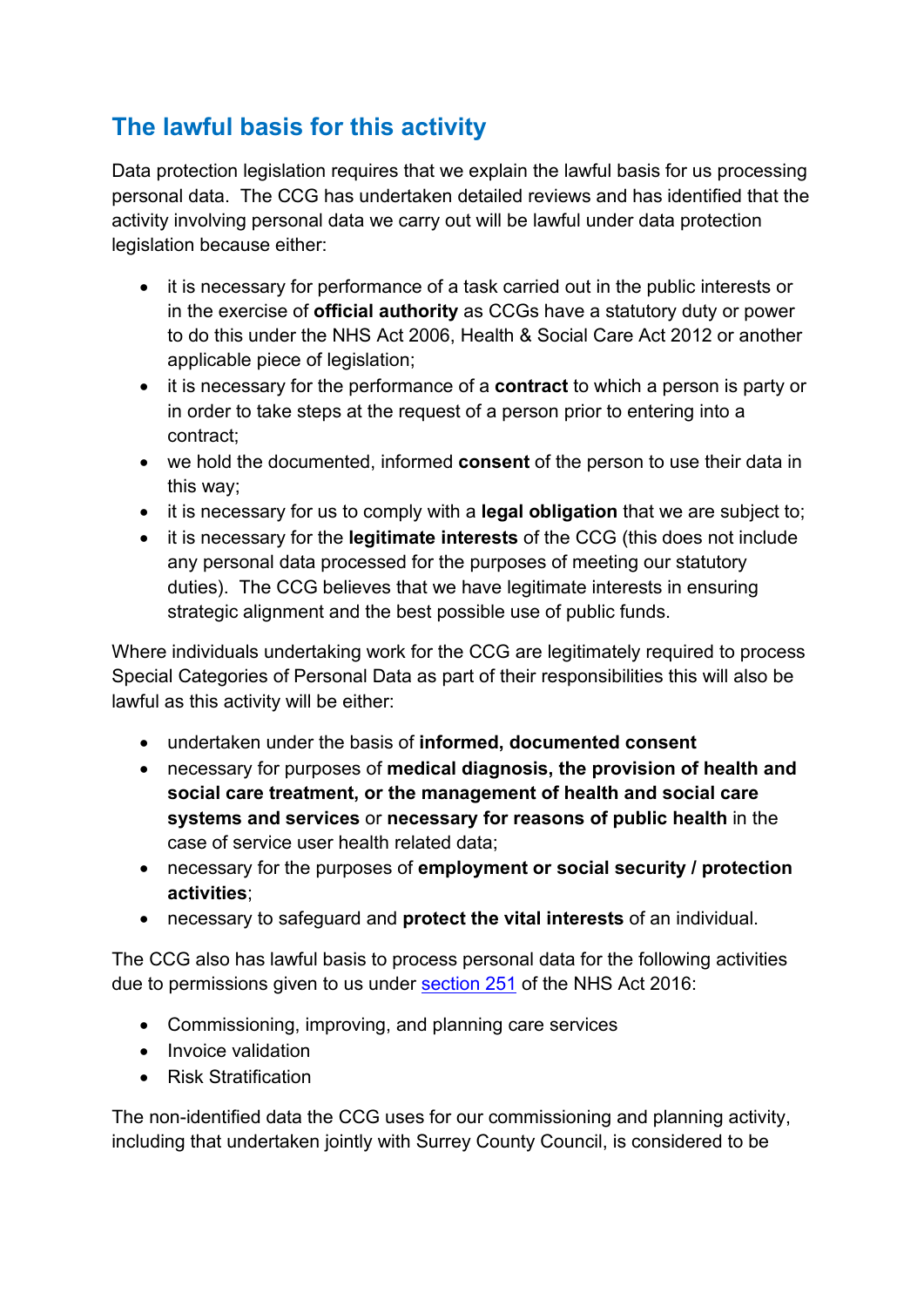personal data under the General Data Protection Regulation 2018 (GDPR). The lawful basis for the CCG's processing of this data under the GDPR is:

- 6(1)(e) processing is necessary for the performance of a task carried out in the public interest or in the exercise of official authority vested in the controller
- 9(2)(h) processing is necessary for the purposes of … medical diagnosis, the provision of health or social care or treatment or the management of health or social care systems and services

In the case of disclosure of confidential personal data we will also ensure that we meet the [Common Law Duty of Confidentiality](https://www.health-ni.gov.uk/articles/common-law-duty-confidentiality) by ensuring that either:

- we have consent from the person, whether explicit or implied (implied consent is where the person could reasonable expect their data to be used in this way and has not objected);
- that this authorised by law or legal proceedings;
- that there is an overriding substantial public interest (for example in case of infectious diseases where the public is at risk).

To ensure that we adequately inform you about the way in which we use personal data, we supplement the information included within this notice with further information (including the lawful basis applicable) within the following service / activity specific notices which are available from the CCG on request:

- Commissioning
- Integrated Commissioning with Surrey County Council
- Delegated Primary Care Commissioning
- Contracting and Finance
- Governance and Administration
- Employment
- Business Intelligence
- Business Intelligence Services provided for other CCGs
- Surrey CCGs Collaborative Working
- Carers
- Care Homes
- Communications and Engagement
- Continuing Healthcare Adults
- Continuing Healthcare Children
- Emergency Preparedness, Resilience and Response and Business Continuity
- Emergency Preparedness, Resilience and Response Services provided for other CCGs
- Individual Funding Requests
- Quality Monitoring
- Safeguarding Adults & Children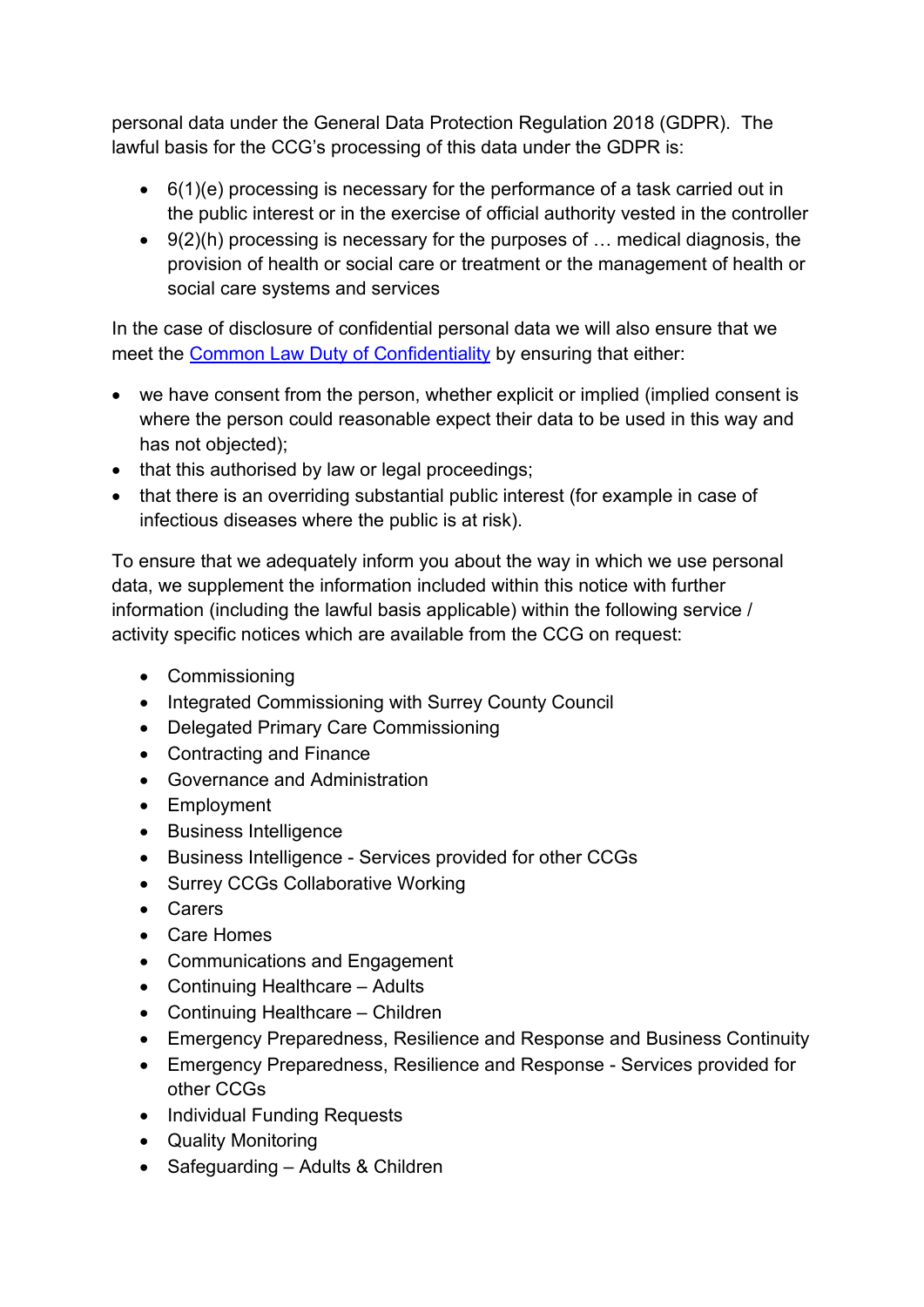- Referral Support Service
- Risk Stratification
- Population Health Management
- Surrey Care Record
- Medicines Management Services provided by CCGs
- Medicines Management Services provided for GP Practices
- Information Governance
- Learning Disabilities
- Adult Mental Health

The CCG also maintains detailed records of processing and can make this available on request to the [DPO.](mailto:daniel.lorusso@nhs.net)

### **Who we may share data with**

We may share your personal data with other organisations and these include:

- CCGs within the Surrey CCG Collaborative, and those in other areas;
- Surrey County Council where we are commissioning health and social care services for people within Surrey Heartlands or monitoring these services;
- Organisation that we have asked to process this information on our behalf and which include:
	- o [Commissioning Support Units](https://www.england.nhs.uk/commissioning/supporting-commissioners/csu/) NEL [CSU](http://www.nelcsu.nhs.uk/) and [NHS South, Central and](http://www.scwcsu.nhs.uk/)  [West CSU;](http://www.scwcsu.nhs.uk/)
	- o Providers of employment related services including [You HR,](http://www.youhrconsultancy.co.uk/) our Payroll Provider, and our Occupational Health service provider;
	- o Our Auditors [\(RSM](https://www.rsmuk.com/what-we-offer/by-service/audit-and-assurance) and TIAA);
	- o Information, Communication Technology (ICT) system providers;
	- o [Docobo,](https://www.docobo.co.uk/about-docobo.html) [Sollis,](https://www.sollis.co.uk/about-us/) and [Graphnet Healthcare Limited](https://www.graphnethealth.com/) who undertake [risk](https://www.england.nhs.uk/ig/risk-stratification/)  [stratification](https://www.england.nhs.uk/ig/risk-stratification/) on behalf of the CCG;
	- o [Optum Health Solutions UK Limited,](http://www.optum.co.uk/) [Edge Health](https://www.edgehealth.co.uk/) Limited and [Graphnet Healthcare Limited](https://www.graphnethealth.com/) who provide data analytics and support with [population health management](https://www.england.nhs.uk/integratedcare/building-blocks/phm/) activity undertaken within the CCG area;
- Organisations that have a legal right to obtain this from us (such as the NHS Counter Fraud Authority, Police and certain Government Departments).

These organisations are Data Processors of your information and the CCG ensures that they use it only as instructed by us and in accordance with this notice. Our Data Processors may transfer your data outside of the UK or Europe - where this is done we ensure that there is adequate protection in place.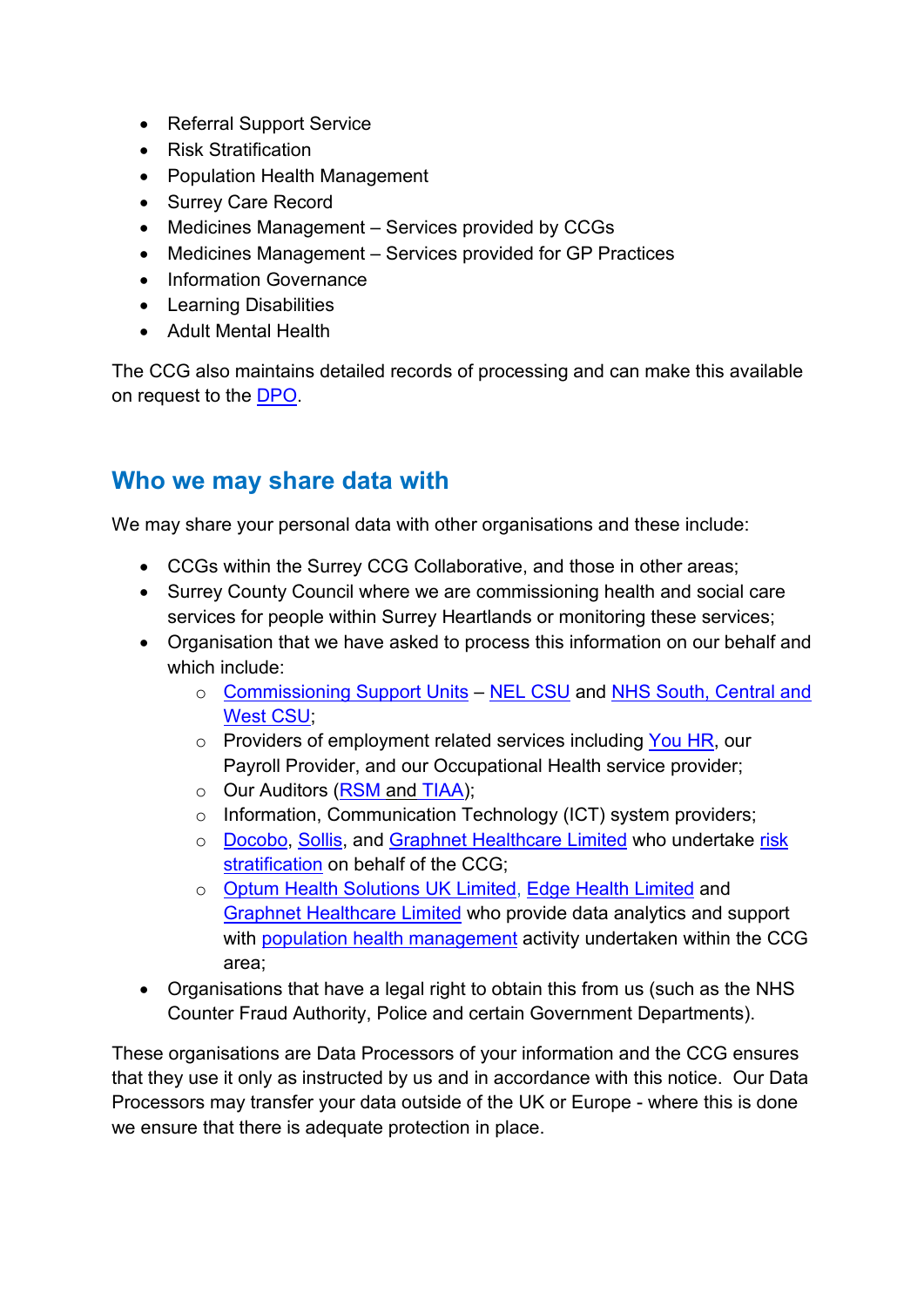# **Your information related rights**

Under data protection legislation everyone has rights regarding how their information can be used and the CCG is committed to ensuring that we and our authorised data processors meet these – please see below for further information:

Under data protection legislation and the NHS Constitution you have the right to be *informed*, which will meet via this and related notices, and to *opt-out* of having your data used for specific purposes.

- You can choose whether your confidential patient information is used for research and planning. To find out more about the [NHS National Data Opt-](https://digital.nhs.uk/services/national-data-opt-out-programme)[Out](https://digital.nhs.uk/services/national-data-opt-out-programme) programme visit [nhs.uk/your-nhs-data-matters.](https://www.nhs.uk/your-nhs-data-matters/)
- You can also tell your GP practice if you do not want your confidential patient information held in your GP medical record to be used for purposes other than your individual care. This is commonly called a [Type 1 Opt Out'.](https://digital.nhs.uk/about-nhs-digital/our-work/keeping-patient-data-safe/how-we-look-after-your-health-and-care-information/your-information-choices/opting-out-of-sharing-your-confidential-patient-information) This opt-out request can only be recorded by your GP practice.

If you are user of a healthcare related service provided by a CCG you can opt-out by contacting us by [email,](mailto:syheartlandsccg.informationgovernance@nhs.net) telephone, or post. We will explain what impact this may have on our ability to provide you with this service.

If you are receiving email communications from us (and we do not require that you receive these for contractual or legal reasons) you will be able to opt-out of receiving further emails by clicking on the unsubscribe link in the email or by contacting us by [email,](mailto:syheartlandsccg.informationgovernance@nhs.net) telephone, or post. We immediately remove your details from our mailing list and you will no longer receive these emails from us.

You should also contact us by contacting us by [email,](mailto:syheartlandsccg.informationgovernance@nhs.net) telephone, or post if you wish to opt-out and we process your data for other purposes. We will confirm whether we are able to respect this right and provide an explanation if we are not able to do this.

You have the right to *object* about the way in which we use your information and to ask us to stop using it in this way. You can do this by contacting us by [email,](mailto:syheartlandsccg.informationgovernance@nhs.net) telephone, or post.

- **Service Users** If you no longer want us to use your information and we no longer require this to supply you with services or to meet our regulatory or legal duties, we will stop using your data.
- **Individuals undertaking work for the CCG** If we hold your data for employment, governance or administration related purposes, and we no longer require this to meet our contractual, regulatory or legal duties, we will stop using your data if you want us to do this unless we can demonstrate that need to continue process this to meet our legitimate interests.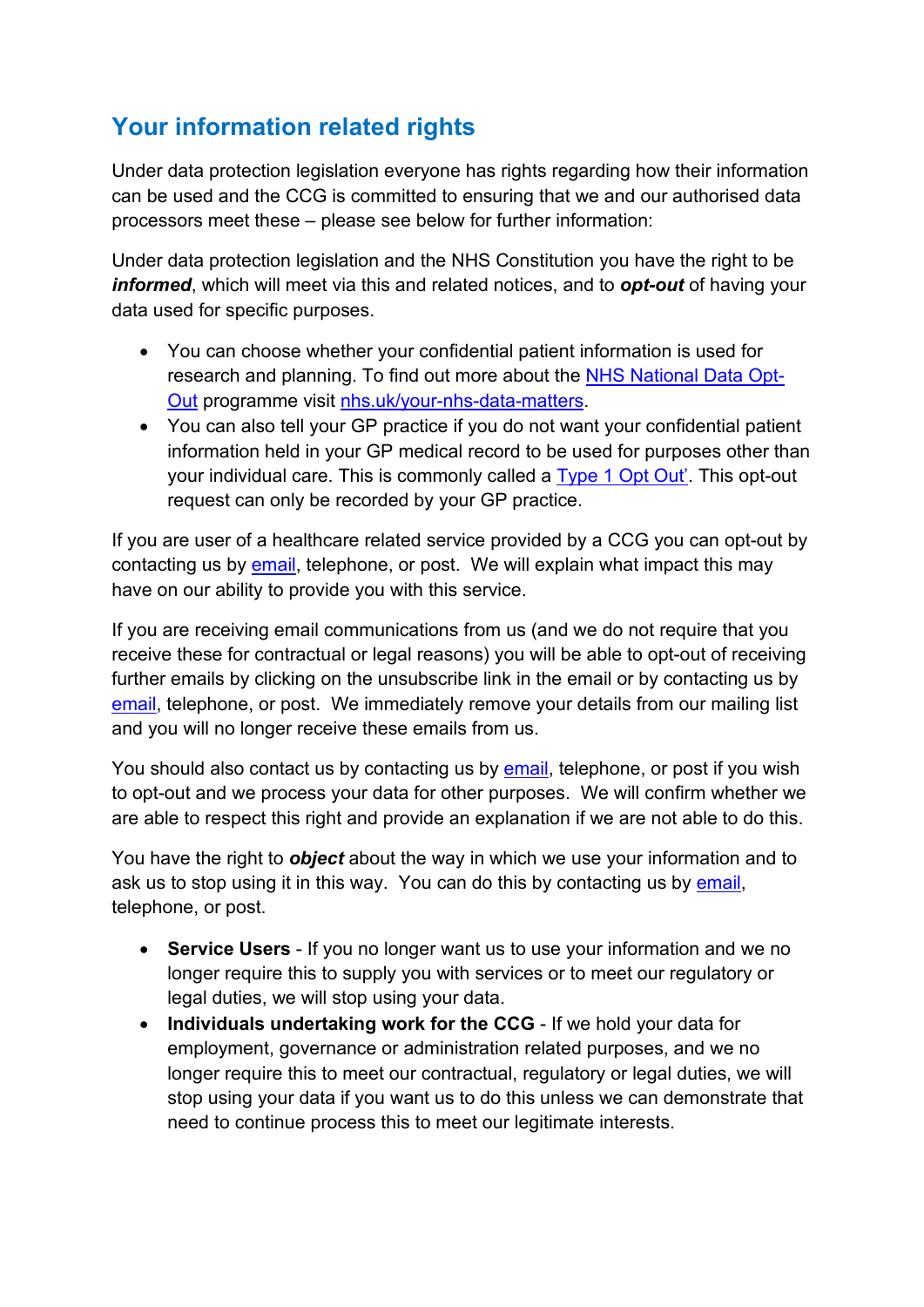You have the right to *erasure* and to request that we delete your information and we will do this if we no longer require it for the purpose it was provided or to meet a contractual, regulatory or legal duty. Please note that this right does not apply to health data. Please contact us by [email,](mailto:syheartlandsccg.informationgovernance@nhs.net) telephone, or post if you want us to delete your data.

You have the right to *access* a copy of the information we hold about you by requesting this in writing and we will provide you with a copy of this free or charge and within one calendar month of your valid request – please contact us by [email,](mailto:syheartlandsccg.informationgovernance@nhs.net) telephone, or post.

You have the right to have your information *corrected* if it is not accurate. Please let us know if you think the information we hold about you is not correct by contacting us by [email,](mailto:syheartlandsccg.informationgovernance@nhs.net) telephone, or post and we will update this;

If consent is the legal basis for us to process your information you have the right to *withdraw consent* at any time by contacting us by [email,](mailto:syheartlandsccg.informationgovernance@nhs.net) telephone, or post.

If you are receiving marketing related email communications from us you will be able to withdraw your consent to receiving the emails by clicking on the unsubscribe link in the email or by contacting us by email, telephone, or post. We immediately remove your details from our mailing list and you will no longer receive these emails from us.

If you are user of a healthcare related service provided by a CCG you can withdraw consent by contacting us by [email,](mailto:syheartlandsccg.informationgovernance@nhs.net) telephone, or post. We will explain what impact this may have on our ability to provide you with this service.

If consent is the legal basis for us to process your information and this is held in an electronic format you may also have the right to *portability* and to request that this data be quickly and securely transferred to another similar computer system. Please contact us by [email,](mailto:syheartlandsccg.informationgovernance@nhs.net) telephone, or post if you wish to discuss this right.

The CCG does not undertake any *automated individual decision-making* (e.g. making a decision solely by automated means without any human involvement). We do however carry out some automated processing to support our commissioning activity and the relevant lawful basis under this is section 6(1)(e) 'official authority' and 9(2)(h) 'processing is necessary for health purposes'. You can object to this processing by contacting us by [email,](mailto:syheartlandsccg.informationgovernance@nhs.net) telephone, or post.

### **What happens if you change your mind**

You can change your mind about the following at any time and as many times as you like: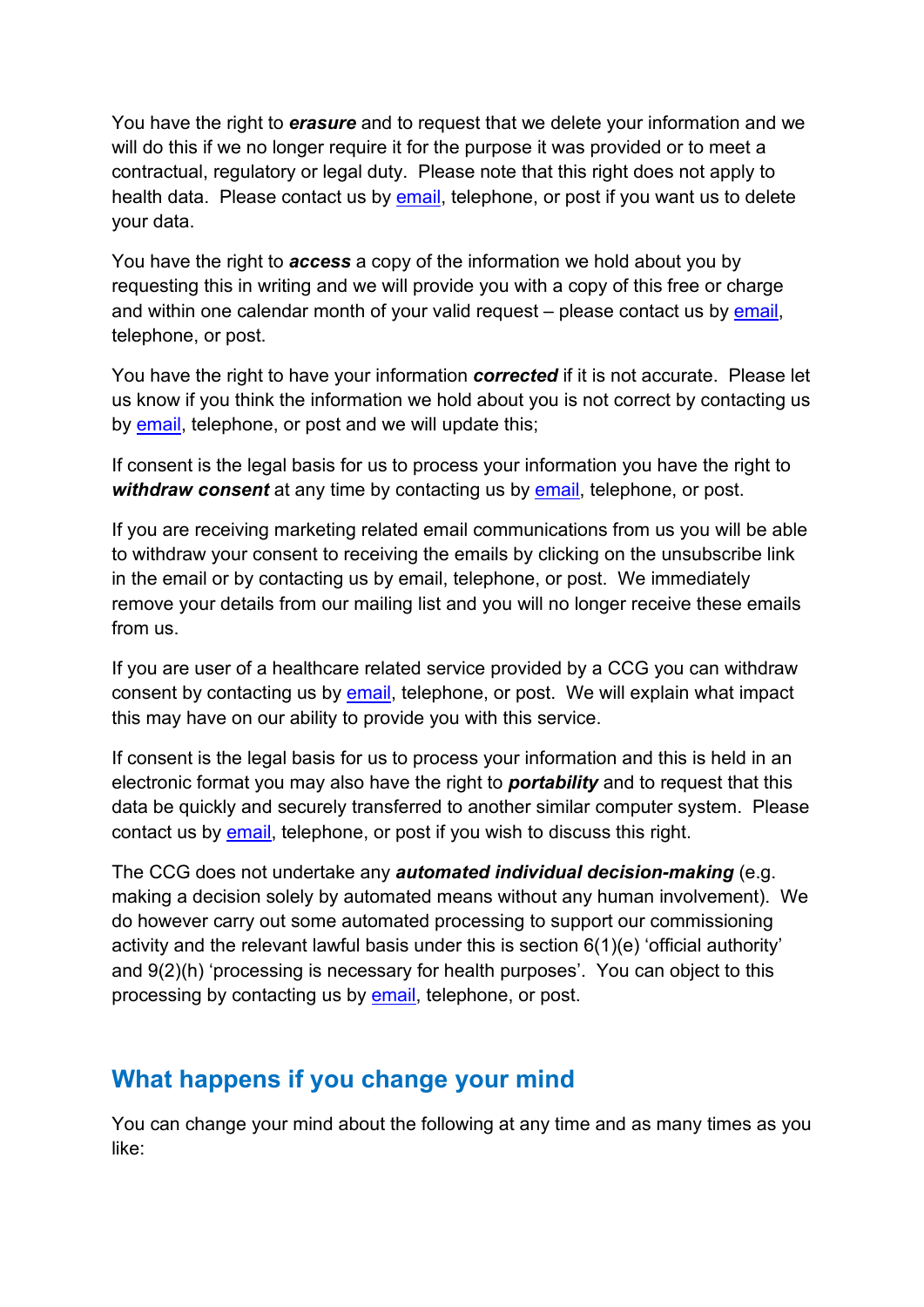- Whether you give your consent for us to process your information;
- Whether you would like to submit an objection or opt-out;
- To withdraw your consent for your information to be used.

If you wish to change your mind please contact us by [email,](mailto:syheartlandsccg.informationgovernance@nhs.net) telephone, or post. If this will have an impact on the services we can provide or your care, we will explain this to you before asking you to make your decision.

# **The CCG's Data Protection Officer (DPO)**

Under data protection legislation the CCG is required to have a Data Protection Officer (DPO) and it is their role to:

- Inform and advise the organisation and its employees about their obligations to comply with applicable data protection legislation;
- Support and monitor compliance with applicable data protection legislation;
- Be the first point of contact for individuals whose data is being processed.

The CCG's Data Protection Office is Daniel Lo Russo and you can contact them by:

- By **Email**
- Telephone on 07917 093042

Further information regarding the role of the DPO can be found at [link.](https://ico.org.uk/for-organisations/guide-to-the-general-data-protection-regulation-gdpr/accountability-and-governance/data-protection-officers/)

### **Other people with related responsibilities**

In addition to the DPO, the CCG has in place the following people with related responsibilities:

- Dr Claire Fuller, Senior Responsible Officer Surrey Heartlands Integrated Care System and Interim Accountable Officer Surrey Heartlands CCG, is accountable for ensuring that the organisation complies with data protection legislation.
- Karen McDowell, CCG Deputy Accountable Officer and ICS Chief Operating Officer, is the CCG's *Senior Information Risk Owner* (SIRO). They have delegated responsibility (from the Senior Responsible Officer Surrey Heartlands Integrated Care System and Interim Accountable Officer Surrey Heartlands CCG) for ensuring the organisation complies with data protection legislation. The SIRO ensures that everyone is aware of their personal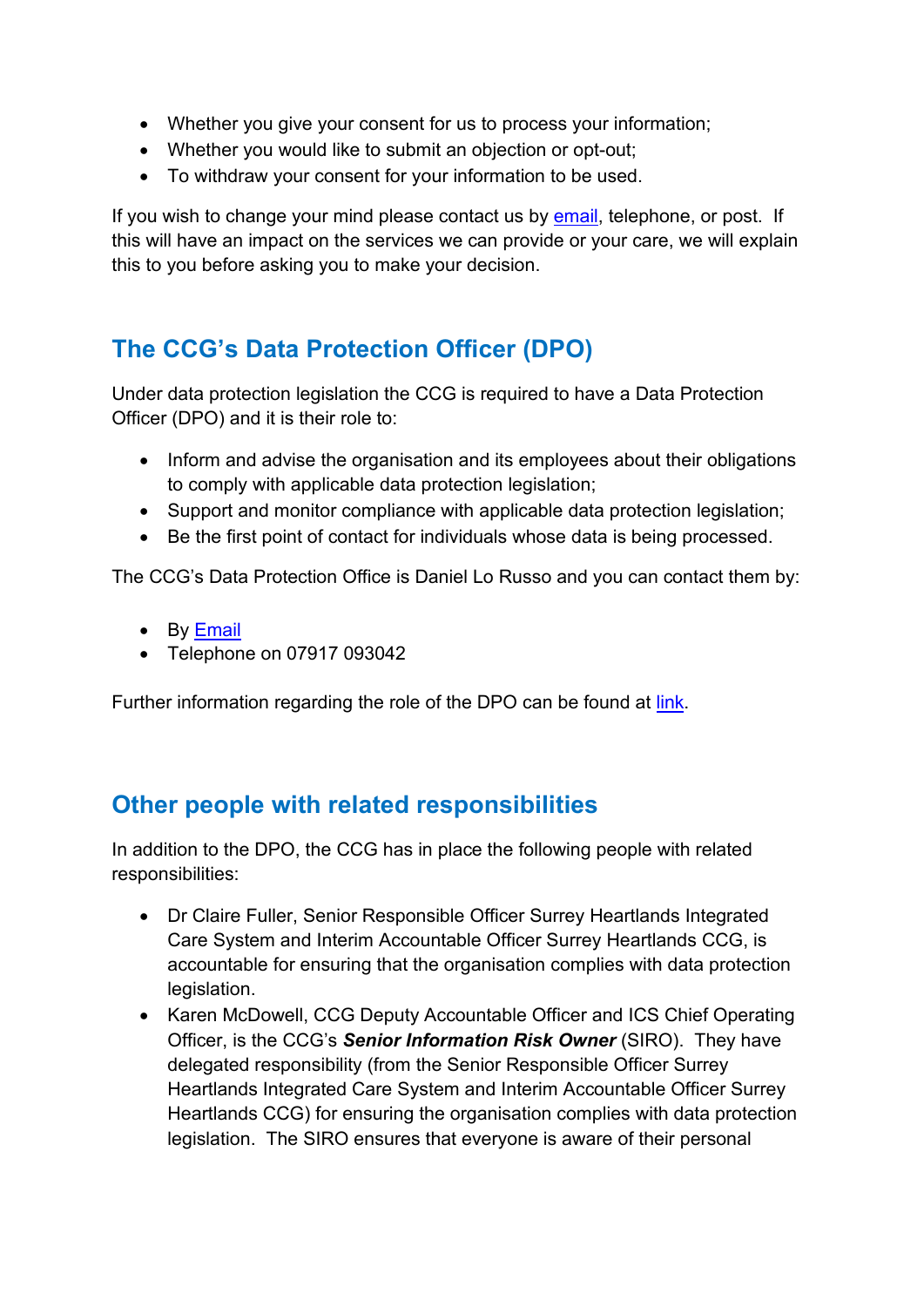responsibility to exercise good judgement, and to safeguard and share information appropriately.

- The *Caldicott Guardian* is a senior person responsible for protecting the confidentiality of people's health and care information and making sure it is used properly. All NHS organisations must have a Caldicott Guardian. Details of the CCG's Caldicott Guardian are available via the public register at [link.](https://digital.nhs.uk/services/organisation-data-service/our-services#CG)
- Members of the *Information Governance Team* support the above roles in discharging their data related responsibilities

### **How we keep information secure**

The CCG ensures that we keep your information (including personal data) secure and handles this in accordance with the [10 Data Security Standards](https://www.gov.uk/government/publications/data-security-and-protection-for-health-and-care-organisations) arising from the National Data Guardian's review; which are based around the following areas:

- *People* ensure individuals undertaking work for the organisation are equipped to handle information respectfully and safely, according to the [Caldicott Principles;](https://www.igt.hscic.gov.uk/Caldicott2Principles.aspx)
- *Processes* ensure the organisation proactively prevents data security breaches and responds appropriately to any incidents or near misses;
- *Technology* ensure technology used is secure and kept up-to-date.

We demonstrate our compliance with the Data Security Standards via our annual [NHS Data Security and Protection Toolkit](https://digital.nhs.uk/data-and-information/looking-after-information/data-security-and-information-governance/data-security-and-protection-toolkit) submission.

Where our processing of personal data may potentially have significant negative impact on people we follow a privacy by design and default approach and will undertake a detailed Data Protection Impact Assessment to ensure that data protection and confidentiality related risks are identified and suitably mitigated.

# **How long we keep information for**

The CCG holds records containing personal data for a limited amount of time and then securely destroys these when they are no longer required. The CCG will ensure that records are held in accordance with the guidance and retention schedules included within the 2021 [Records Management Code of Practice](https://www.nhsx.nhs.uk/information-governance/guidance/records-management-code/) for Health and Social Care. Please see our [Records Management Policy](http://www.surreyheartlandsccg.nhs.uk/index.php?option=com_content&view=article&id=35&Itemid=211) for further information.